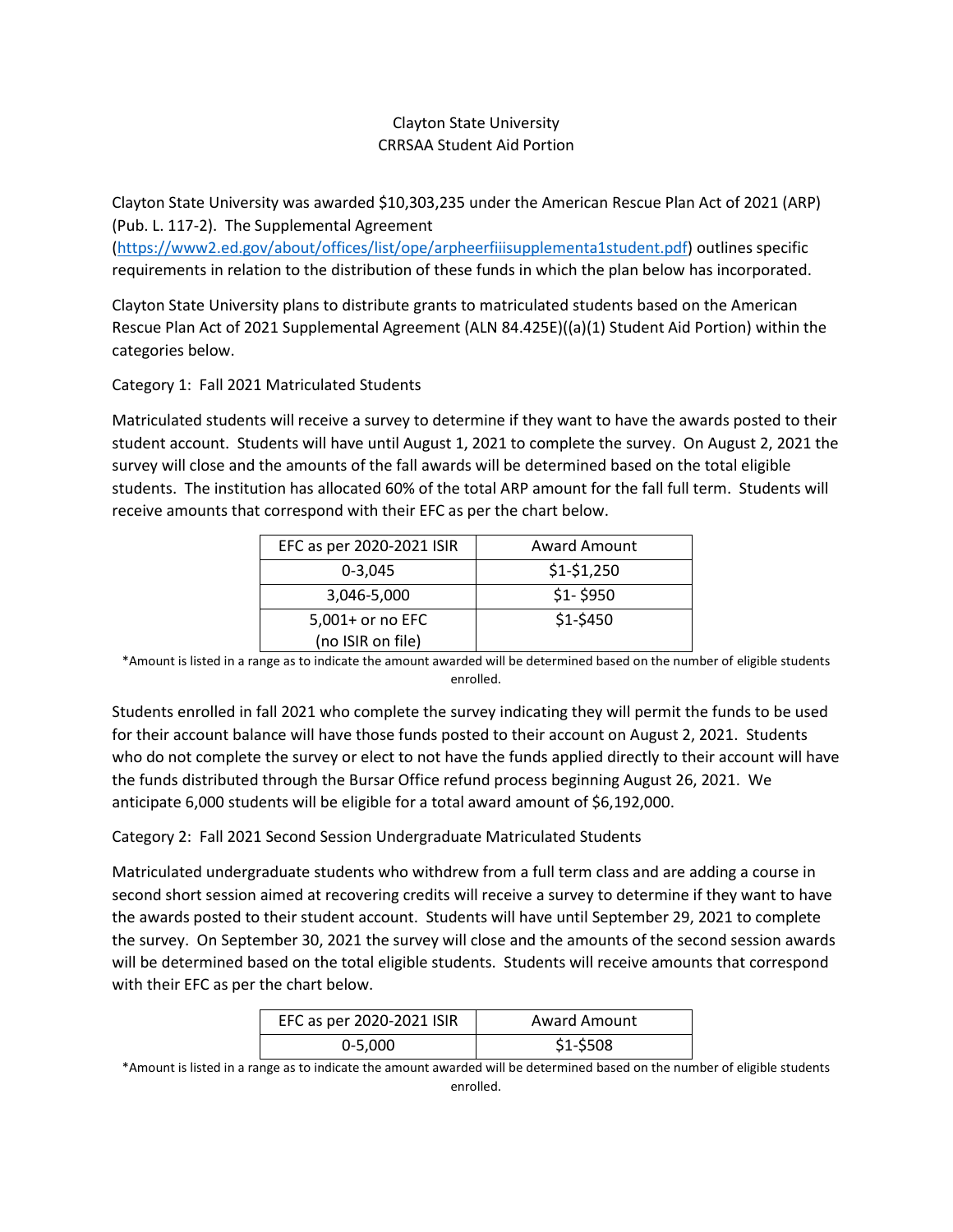Students enrolled in fall 2021 who complete the survey indicating they will permit the funds to be used for their account balance will have those funds posted to their account on September 29, 2021. Students who do not complete the survey or elect to not have the funds applied directly to their account will have the funds distributed through the Bursar Office refund process beginning October 18, 2021. We anticipate 100 students will be eligible for a total award amount of \$50,800.

# Category 3: Spring 2021 Matriculated Students

Matriculated students will receive a survey to determine if they want to have the awards posted to their student account. Students will have until January 2, 2022 to complete the survey. On January 3, 2022 the survey will close and the amounts of the spring awards will be determined based on the total eligible students. The institution has allocated 39% of the total ARP amount for the spring term. Students will receive amounts that correspond with their EFC as per the chart below.

| EFC as per 2020-2021 ISIR | <b>Award Amount</b> |
|---------------------------|---------------------|
| $0 - 3.045$               | $$1-$900$           |
| 3,046-5,000               | $$1 - $550$         |
| 5,001+ or no EFC          | $$1-$300$           |
| (no ISIR on file)         |                     |

\*Amount is listed in a range as to indicate the amount awarded will be determined based on the number of eligible students enrolled.

Students enrolled in spring 2022 who complete the survey indicating they will permit the funds to be used for their account will have those funds posted to their account on January 3, 2022. Students who do not complete the survey or elect to not have the funds applied directly to their account will have the funds distributed through the Bursar Office refund process beginning January 27, 2022. We anticipate 5,500 students will be eligible for a total award amount of \$4,009,500.

### Category 4: Emergency Grants

Matriculated students who have additional emergency financial need associated with the cost of attendance beyond the initial award will have an ability to apply for an emergency grant. The application will seek justification for the amount needed. The amount awarded will be a range up to the difference between the maximum annual Pell award and the amount the student initially received. We have allocated \$50,000 of the total award for this category and anticipate 17 students will be eligible. These funds will be available for distribution until January 31, 2022. Students who receive these funds will do so through the Bursar Office refund process.

Any remaining funds after January 31, 2022 will be equally divided among the 0-3,045 EFC range and pushed to actively enrolled matriculated spring students through the Bursar Office refund process in February, 2022 as part of the spring semester.

Actively enrolled students under each semester above refers to students who have registrations for the term present. That would include students who are currently attending that term as well as students who have withdrawn.

Students who receive a grant from this program and have not activated their Bank Mobile account will have one week to activate their Bank Mobile account. If the account is not activated, the Bursar Office